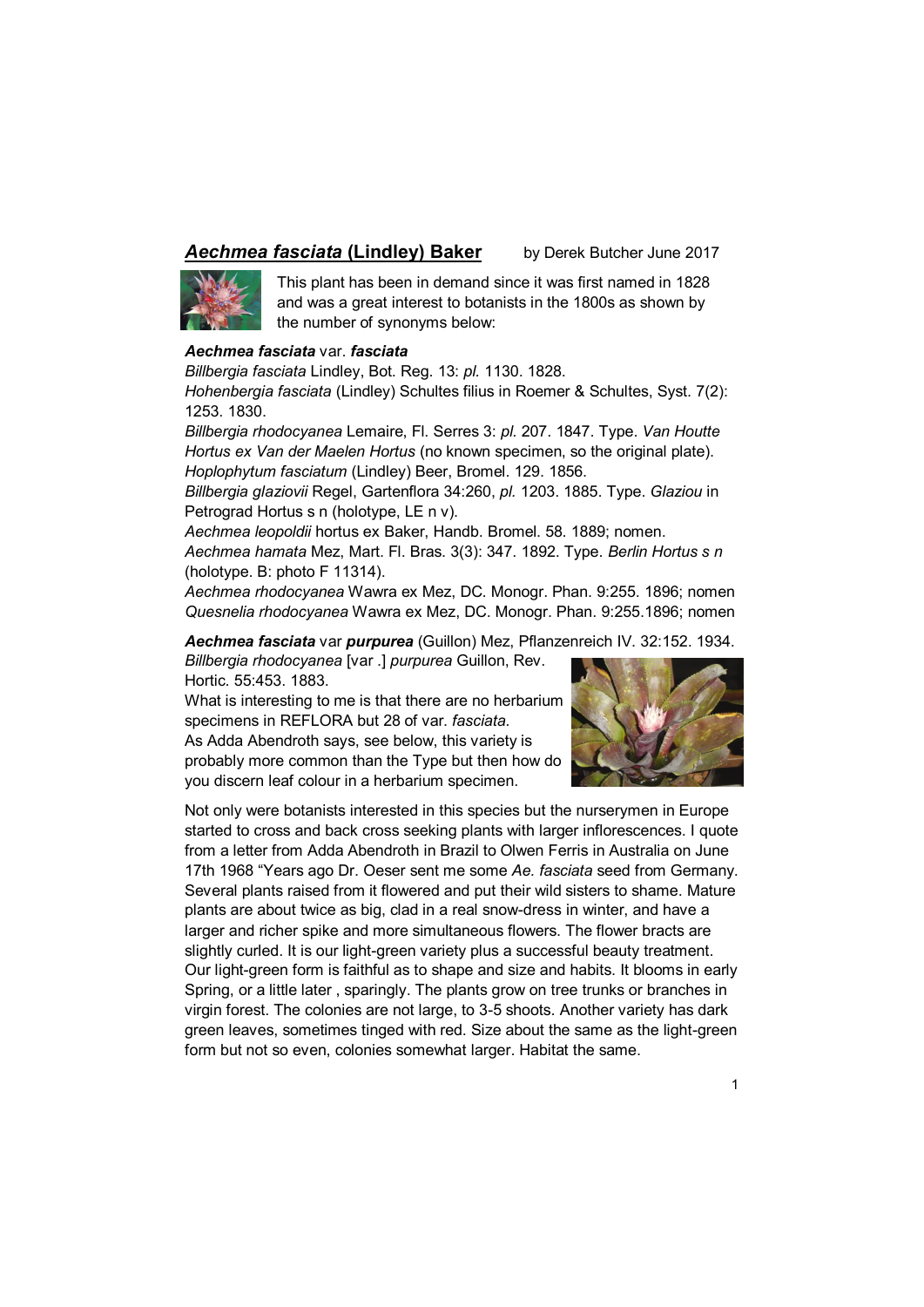The third form appears growing on nearly naked branches of old trees, mostly single rosettes 20-30cm in diameter. The colour is rosy, shape nice and even. This form, when planted in shade (tied to a branch or a trunk ) has darker and longer leaves. The rosy pink seems to develop only high up in the trees, exposed to sun and wind.

The fourth is the variety *purpurea* which has wine-red leaves. Habit like the darkgreen form. In deep shade the leaves get very long and fall over. The red is almost black making a striking contrast with the white bands. This is more common than the total of the other three."

It was not until 1981 that we see Adda involved in a new variety: *Aechmea fasciata* var. *pruinosa* Reitz, Sellowia 33: 55. 1981 Leaves, scape bracts, and flowers white farinose; densely covered in scales forming a white skin.

Type: Brasil, Santa Catarina: Ipanema plant cultivated in the State of Rio de Janeiro, collected *Adda Abendroth s.n.* 14 Feb. 1981. Holotype HBR.

In 'Bromeliaceas' by Reitz 393-397, 1983 we read: "Variety, so far, is only known by the type, from the interior of the forests of the State of Rio de Janeiro and possibly very rare; collected in State of cultivation, in Itapema, Santa Catarina by R. Reitz." This indicates it is rare in the wild but actively cultivated in Brazil and it seems strange that a plant with this name has not been quoted outside Brazil. According to REFLORA no further herbarium specimens have been lodged. However, it does seem to link to the cultivar 'Silver King' which is shrouded in mystery but emerged in this period.



Variegations have been reported in Seidel's Catalogue in 1976 but nothing has been described botanically other than the following:

*Aechmea fasciata* var. *flavi-vittata* Reitz, Sellowia 33:55. 1981.



Leaves with longitudinal lines alternately green and yellow. Type: Brasil, Santa Catarina: Brusque, cultivated in the State of Rio de Janeiro, leg *J. Pehnk s. n.* (15.2. 1981), Holotype HBR.

Again we read in 'Bromeliaceas' by Reitz 393-397, 1983: "The variety, so far, is only known by the type, from the interior of the forests of the State of Rio de Janeiro;

collected in State of cultivation, in Brusque, Santa Catarina, by R. Reitz." This indicates it is rare in the wild but actively cultivated in Brazil and it seems strange that a plant with this name has been rarely quoted outside Brazil. According to